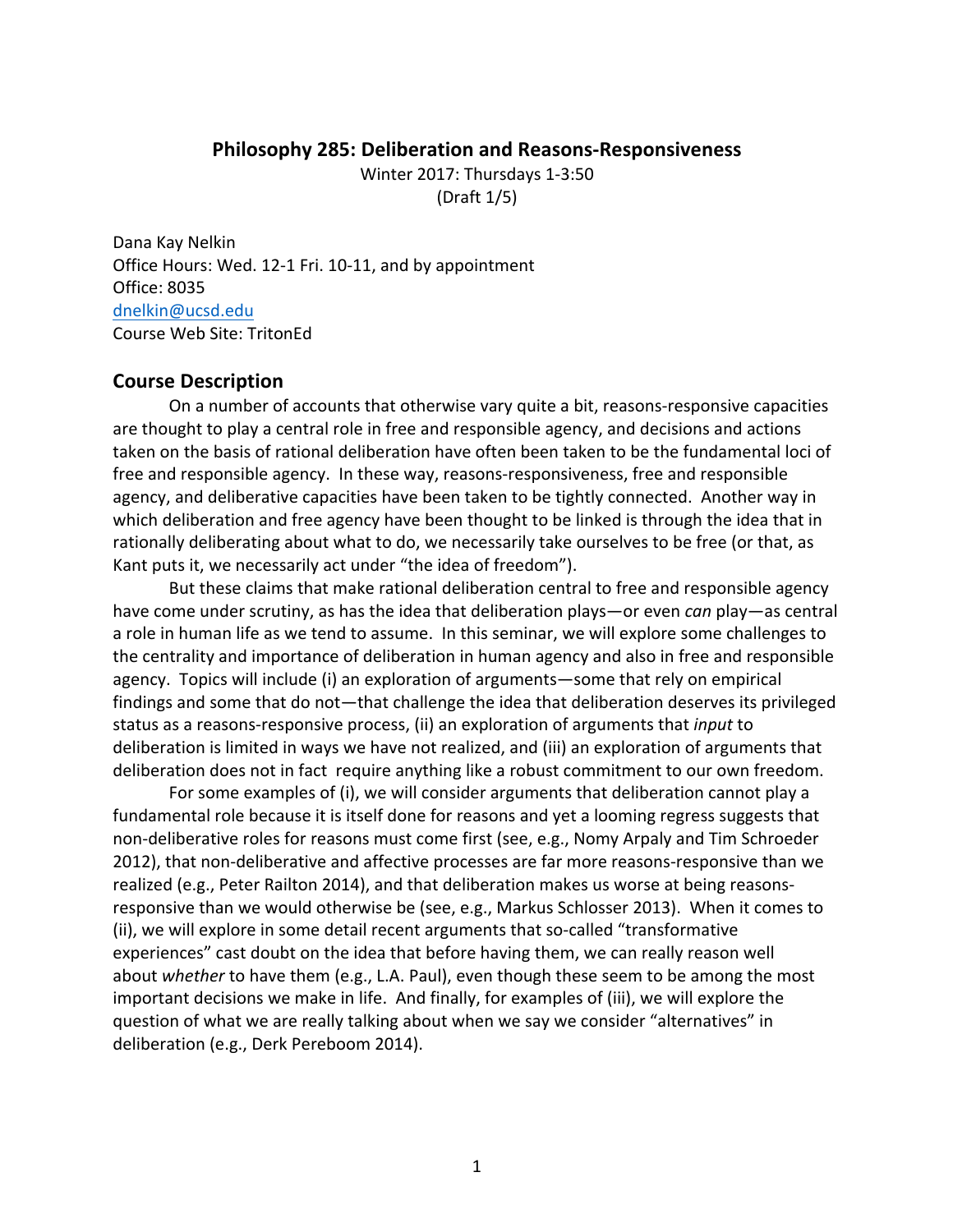# **Schedule of Topics and Readings**

## *Notes*:

- $\triangleright$  All required readings will be available for download from our TritonEd website.
- $\triangleright$  I have included some optional recommended readings below, and will add more throughout the seminar. (Please check the TritonEd website periodically for updates.)
- $\triangleright$  While required readings will not include many articles in empirical psychology journals, I encourage you to track down relevant articles via references in philosophy texts and via search programs such as Psych Info and Scholar. (The same goes for other philosophy articles and books that you might be interested in.)
- $\triangleright$  We will be reading portions of several recently published books, and while I will make PDFs of those portions available, some of you might like to have the entire books. These include: John Doris, *Talking to Ourselves*, Hilary Kornblith, *On Reflection*, Barbara Montero, *Thought* and Action: Expertise and the Conscious Mind, and L.A. Paul, *Transformative Experience*.
- $\triangleright$  There might be some small changes to the readings listed below. If so, I'll be sure to give you good lead time.

### I. The role of deliberation and reflection in rational agency

Week 1: Nomy Arpaly and Tim Schroeder (2012), "Deliberation and Acting for Reasons"; Hilary Kornblith (2012), *On Reflection*, Introduction

Week 2: Peter Railton (2014), "The Affective Dog and Its Rational Tail: Intuition and Attunment"; Julia Annas (2011), Intelligent Virtue (excerpt)

(recommended: David Velleman (2008), "The Way of the Wanton" Peter Railton (2009) "Practical Competence and Fluent Agency"; Michael Brownstein (2014) "Rationalizing Flow: Agency in Skilled Unreflective Action")

Week 3: Barbara Montero (2016) *Thought in Action* (chapters 2 and 4); Kornblith (2012), *On Reflection* (chapters 2 and 5)

# **II.** The role of deliberation and reflection in free and responsible agency

Week 4: John Martin Fischer and Mark Ravizza (1998), *Freedom and Control* (chapter 3); Markus Schlosser (2013), "Conscious Will, Reason-Responsiveness and Moral Responsibility"; Joshua Sheperd (2015) "Scientific Challenges to Free Will and Moral Responsibility"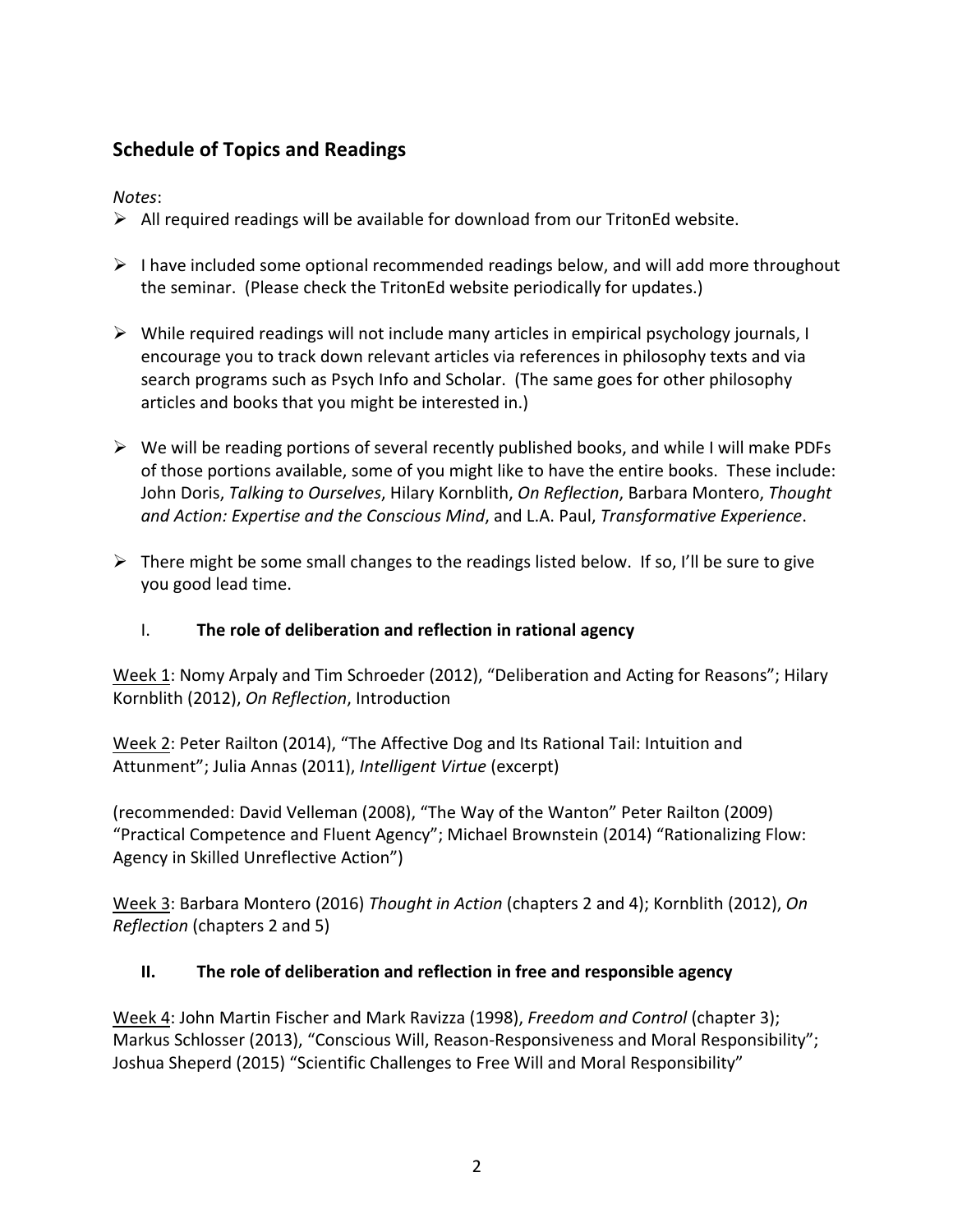(recommended: Dana Nelkin 2005, "Freedom Responsibility and the Challenge of Situationism; David Brink (2013) "Situationism, Responsibility and Fair Opportunity"; Fischer and Ravizza (1998), chapters 1, 2, and 7; Susan Wolf (1992), *Freedom Within Reason*, chapter 4)

Week 5: John Doris (2015) *Talking to Ourselves* (excerpts from chapters 2-7)

Week 6: Neil Levy (2016), "Implicit Bias and Moral Responsibility: Probing the Data"; Jules Holroyd (2012), "Responsibility for Implicit Bias"

# **III.** Deliberation and the Idea of Freedom

Week 7: Immanuel Kant, *Groundwork for the Metaphysics of Morals* (excerpts); Hilary Kornblith (2012), *On Reflection* chapter 3; Fritz Warfield and E.J. Coffman (2005), "Deliberation and Metaphysical Freedom"

Week 8: Dana Nelkin (2011), *Making Sense of Freedom and Responsibility* (excerpts) and excerpts from a symposium on the book (2013) from Randolph Clarke, Laura Ekstrom, and Gary Watson; Derk Pereboom (2014), *Free Will, Agency, and Meaning in Life* (excerpt)

# **IV.** Deliberation and transformative choices: does deliberation have a role?

Week 9: L.A. Paul (2014), *Transformative Experience* (excerpts)

Week 10: Ullman-Margalit (2007), "Difficult Choices: To Agonize or Not To Agonize?"; Ruth Chang (2015), "Transformative Choices"

(recommended: Agnes Callard (in press), *Aspiration*)

# **Requirements**:

- $\triangleright$  Five short weekly reading response papers (600 words max), turned in between weeks 2 and 8. Each paper should be sent as an e-mail attachment to me (Dana) by 8 pm on the day before the seminar in which the relevant issues will be discussed. Your grade will be calculated based on the grades of your five best papers. (This means that you can turn in all seven and drop the lowest three grades, or you can simply turn in five). Your paper should engage with one of the readings for the week, and do one of the following (or something similar): (i) provide a careful reconstruction of a difficult piece of reasoning to be found in a relevant text, (ii) evaluate the validity or soundness of an argument in a relevant text, (iii) articulate and provide support for a philosophical position that competes with those found in the relevant texts, or (iv) offer a new defense of a position found in the reading.
- $\triangleright$  One long (4500-5500) term paper sent by email attachment, due March 23, preceded by a prospectus (also emailed) due March 11.